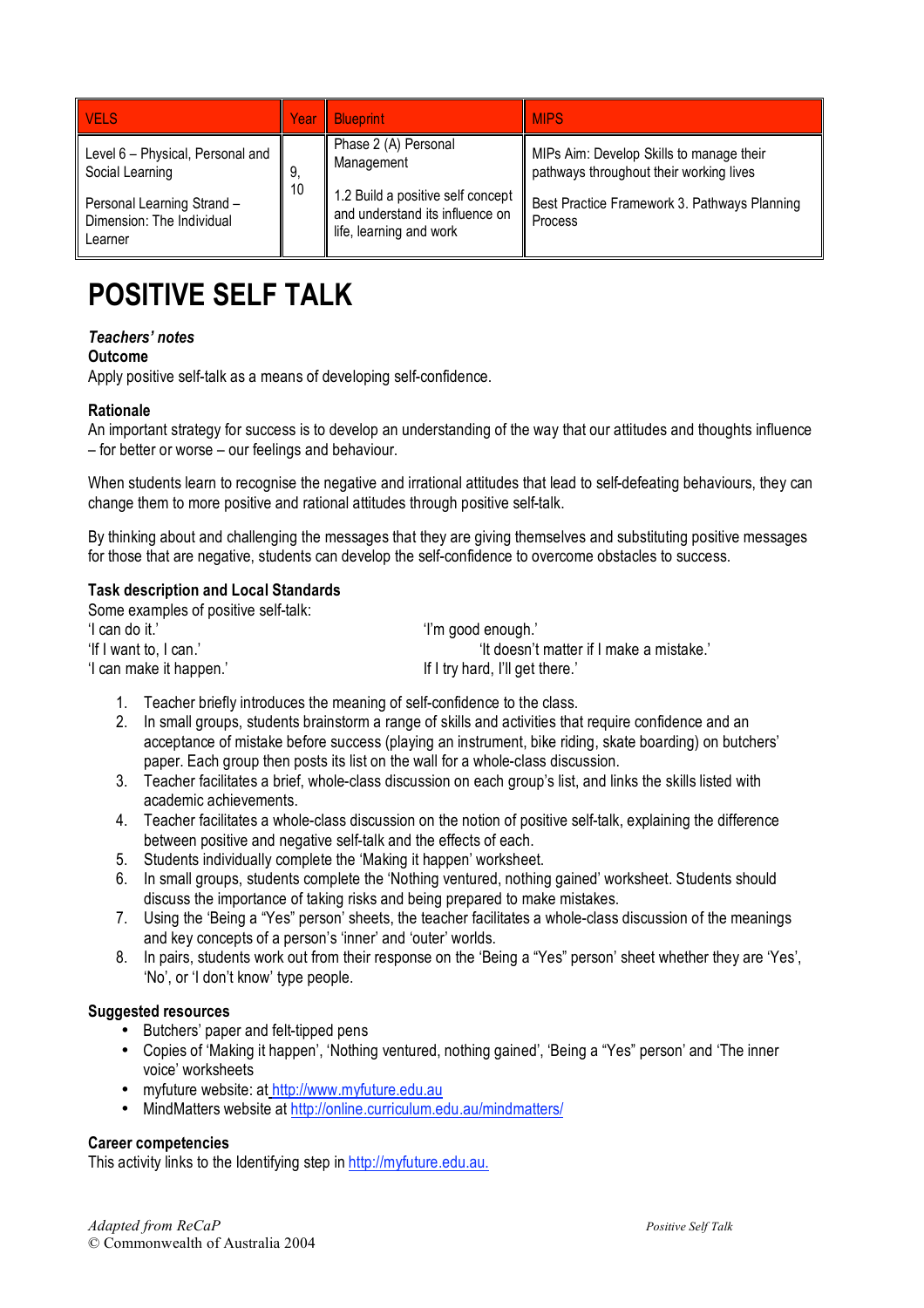# *Positive Self-Talk Worksheet: Making It Happen*

A little voice in our head gives us messages. Sometimes the messages say that we are clever and doing well. At other times they say that we are 'stupid' or that we can't do anything.

Write down how you feel when the messages are negative as well as how you feel when they are positive. The first has been done as an example.

You can also add some other situations to the list.

| <b>Situation</b>                         | <b>Negative self-talk</b>            | <b>Positive self-talk</b>           |
|------------------------------------------|--------------------------------------|-------------------------------------|
| Example:                                 | I'm dull. They won't want to talk to | I'm interesting. Maybe I'll make a  |
| Speaking to someone new                  | me.                                  | new friend.                         |
| <b>Feelings</b>                          | Frightened                           | Excited                             |
| Trying a new problem<br>1.               | I'll make a mistake.                 | The more I try the better I'll get. |
| <b>Feelings</b>                          |                                      |                                     |
| Giving a talk to the class<br>2.         | They'll laugh and tease me.          | I can do it.                        |
| <b>Feelings</b>                          |                                      |                                     |
| 3. Asking if you can join a game         | They don't like me.                  | This will be fun.                   |
| <b>Feelings</b>                          |                                      |                                     |
| 4. Asking to borrow something<br>special | They'll say no.                      | They'll say yes.                    |
| <b>Feelings</b>                          |                                      |                                     |
| 5. Giving an opinion                     | They'll all laugh.                   | They'll think I'm smart.            |
| <b>Feelings</b>                          |                                      |                                     |
| 6. Making a speech                       | I'll make a fool of myself.          | I'll do a pretty good job.          |
| <b>Feelings</b>                          |                                      |                                     |

### **Other situations**

| <b>Situation</b> | <b>Negative self-talk</b> | <b>Positive self-talk</b> |
|------------------|---------------------------|---------------------------|
| 7.               |                           |                           |
| <b>Feelings</b>  |                           |                           |
| 8.               |                           |                           |
| <b>Feelings</b>  |                           |                           |
| 9.               |                           |                           |
| <b>Feelings</b>  |                           |                           |
| 10.              |                           |                           |
| <b>Feelings</b>  |                           |                           |
| 11.              |                           |                           |
| <b>Feelings</b>  |                           |                           |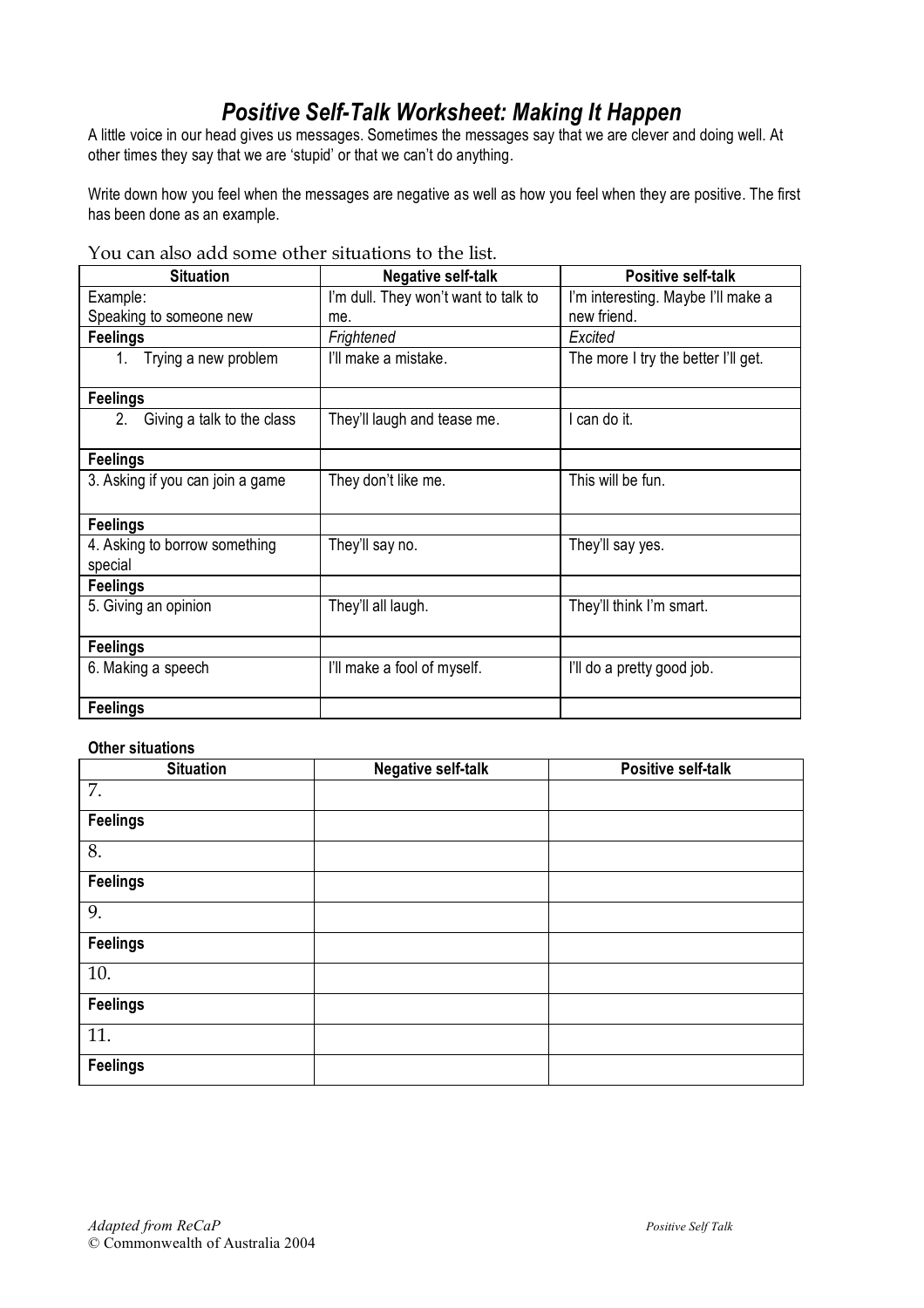### *Positive Self-Talk Worksheet: Nothing Ventured, Nothing Gained*

Some people don't try new things because they're scared.

1. What would be the worst thing that could happen if you didn't do as well as you would like at:

Learning pottery? \_\_\_\_\_\_\_\_\_\_\_\_\_\_\_\_\_\_\_\_\_\_\_\_\_\_\_\_\_\_\_\_\_\_\_\_\_\_\_\_\_\_\_\_\_\_\_\_\_\_\_\_\_\_\_\_\_\_\_\_\_\_\_\_\_\_\_\_\_\_\_\_\_

Reading aloud? \_\_\_\_\_\_\_\_\_\_\_\_\_\_\_\_\_\_\_\_\_\_\_\_\_\_\_\_\_\_\_\_\_\_\_\_\_\_\_\_\_\_\_\_\_\_\_\_\_\_\_\_\_\_\_\_\_\_\_\_\_\_\_\_\_\_\_\_\_\_\_\_\_\_

 $Surling?$ 

Trying a new hairstyle? \_\_\_\_\_\_\_\_\_\_\_\_\_\_\_\_\_\_\_\_\_\_\_\_\_\_\_\_\_\_\_\_\_\_\_\_\_\_\_\_\_\_\_\_\_\_\_\_\_\_\_\_\_\_\_\_\_\_\_\_\_\_\_\_\_\_\_

Introducing yourself to someone new? \_\_\_\_\_\_\_\_\_\_\_\_\_\_\_\_\_\_\_\_\_\_\_\_\_\_\_\_\_\_\_\_\_\_\_\_\_\_\_\_\_\_\_\_\_\_\_\_\_\_\_\_\_\_\_\_\_

Learning the piano? \_\_\_\_\_\_\_\_\_\_\_\_\_\_\_\_\_\_\_\_\_\_\_\_\_\_\_\_\_\_\_\_\_\_\_\_\_\_\_\_\_\_\_\_\_\_\_\_\_\_\_\_\_\_\_\_\_\_\_\_\_\_\_\_\_\_\_\_\_\_\_

2. List some additional activities you could try and give the worst and best things that could happen.

| I should try | The worst that could happen | The best that could happen |
|--------------|-----------------------------|----------------------------|
|              |                             |                            |
|              |                             |                            |
|              |                             |                            |
|              |                             |                            |
|              |                             |                            |
|              |                             |                            |
|              |                             |                            |
|              |                             |                            |

3. The messages we give ourselves are called 'self-talk'. Give four examples of negative self-talk that could make you feel frightened of trying something new.

|    | a.                                                                           |  |
|----|------------------------------------------------------------------------------|--|
|    |                                                                              |  |
|    |                                                                              |  |
|    | b.                                                                           |  |
|    | C.                                                                           |  |
|    | d.                                                                           |  |
|    |                                                                              |  |
| 4. | Now give the positive self-talk that should replace these negative messages. |  |
|    | a.                                                                           |  |
|    |                                                                              |  |
|    |                                                                              |  |
|    |                                                                              |  |
|    | b.                                                                           |  |

c. \_\_\_\_\_\_\_\_\_\_\_\_\_\_\_\_\_\_\_\_\_\_\_\_\_\_\_\_\_\_\_\_\_\_\_\_\_\_\_\_\_\_\_\_\_\_\_\_\_\_\_\_\_\_\_\_\_\_\_\_\_\_\_\_\_\_\_\_\_\_\_\_\_\_\_\_\_\_\_\_

*Adapted from ReCaP Positive Self Talk* © Commonwealth of Australia 2004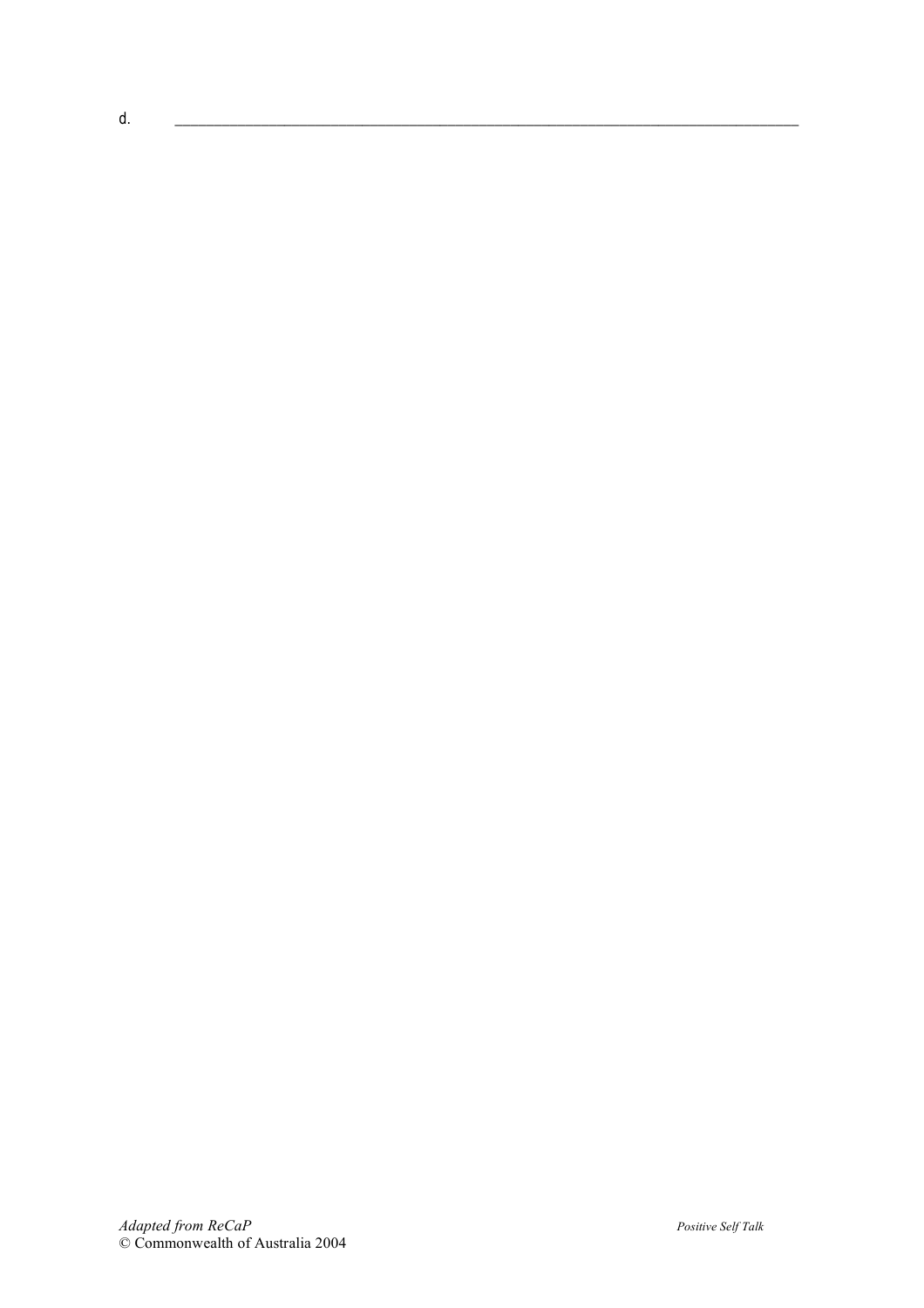# *Positive Self-Talk Worksheet : The Inner Voice*

- Being a positive learner is about the language you use when you talk to yourself.
- We have three internal voices the YES voice, the NO voice, and the I DON'T KNOW voice.
- As a human being, you have an inner world and an outer world.
- Your inner world is made up from your thoughts and your feelings (plus a lot of physical things, like your spinal cord, heart, intestines, lungs, etc).
- Your outer world is made up of the other things other people, buildings, circumstances, family, the weather, your outer environment.
- Within your inner world there is a voice this is your Inner Voice of thought.
- Our Inner Voices talk to us in certain ways. Sometimes they talk to us in a YES voice, sometimes in a NO voice and sometimes in an I DON'T KNOW voice.
- The great news for learning and living is that we can program our Inner Voice and become the voice and the person we wish to be. What we say with our Inner Voice will show up as 'living' to the Outer World people.
- This is great news, because it means our Inner Voice is powerful.
- It means you are powerful.
- The more you choose to program a YES voice, the more powerful you will be!